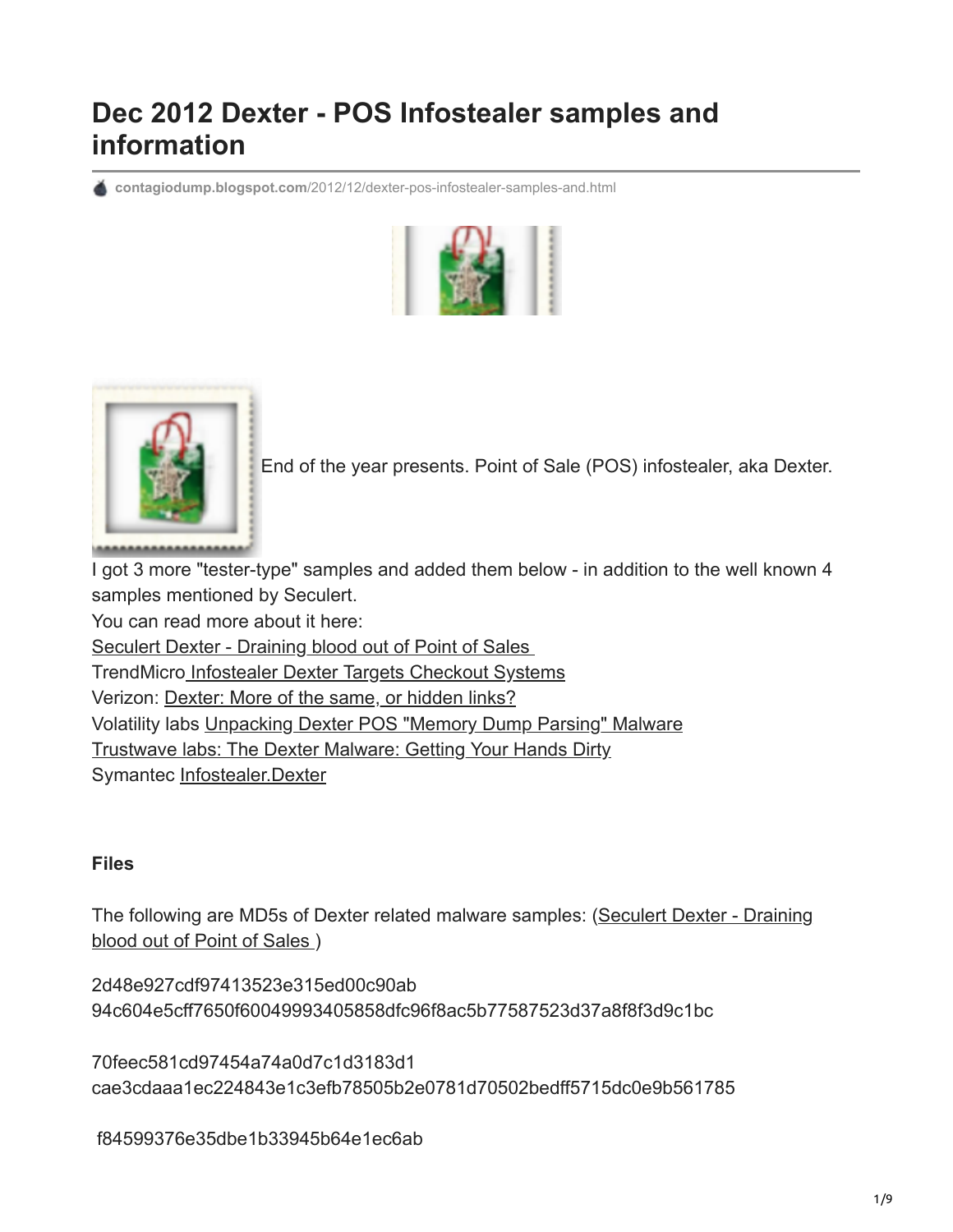b27aadd3ddca1af7db6f441c6401cf74b1561bc828e19f9104769ef2d158778e

ed783ccea631bde958ac64185ca6e6b6 fb46ea9617e0c8ead0e4358da6233f3706cfc6bbbeba86a87aaab28bb0b21241

## **Additional Files**

65f5b1d0fcdaff431eec304a18fb1bd6 7e327be39260fe4bb8923af25a076cd3569df54e0328c7fe5cd7c6a2d3312674

560566573de9df114677881cf4090e79 28a26fe50e2d4e2b541ae083aa0236bd484c7eb3b30cf9b5a7f4d579e77bf438

1f03568616524188425f92afbea3c242 bdbe024a08c9a4e62c5692762aa03b4c1e564b38510cb4b4b1758e371637edb4

# **Download**

[D](http://www.mediafire.com/?529l3t0n2rliq9y)ownload 7 samples listed above (email me if you need the password)

# **General information**

**Samples** 2d48e927cdf97413523e315ed00c90ab (Seculert MD5) f84599376e35dbe1b33945b64e1ec6ab (Seculert MD5) ed783ccea631bde958ac64185ca6e6b6 (Seculert MD5) all contain http://193.107.17.126/test/gateway.phpfor C2 communications (Verizon: [Dexter: More of the same, or hidden links?](http://securityblog.verizonbusiness.com/2012/12/14/dexter-more-of-the-same-or-hidden-links/) ):

U:\FirmWork\Studio\Common\Bin.exe in strings is found i **ed783ccea631bde958ac64185ca6e6b6** (Seculert MD5) **2d48e927cdf97413523e315ed00c90ab** (Seculert MD5) **f84599376e35dbe1b33945b64e1ec6ab** (Seculert MD5) 560566573de9df114677881cf4090e79 1f03568616524188425f92afbea3c242 65f5b1d0fcdaff431eec304a18fb1bd6 @@PAUH in strings found in all 9 files

**Individual file information**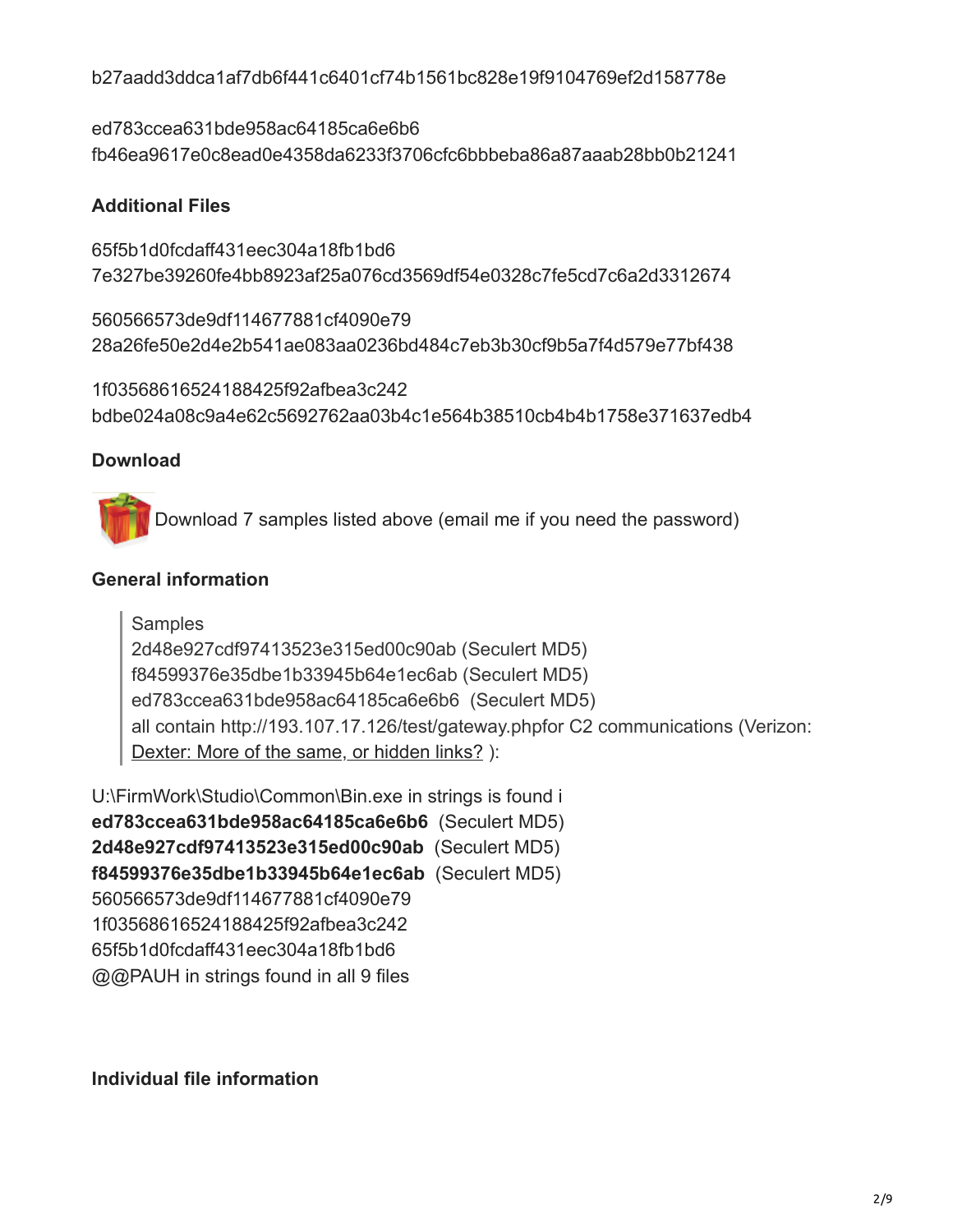1

## **70feec581cd97454a74a0d7c1d3183d1 (Seculert MD5)**

**=====================================================================** 

**cae3cdaaa1ec224843e1c3efb78505b2e0781d70502bedff5715dc0e9b561785**

70feec581cd97454a74a0d7c1d3183d1 (Seculert MD5)

%userprofile%\Application Data\fubqq\fubqq.exe

injected in iexplore.exe



or e,g, POST http://fabcaa97871555b68aa095335975e613.com:80/portal1/gateway.php or any of the domains below (Verizon: [Dexter: More of the same, or hidden links?](http://securityblog.verizonbusiness.com/2012/12/14/dexter-more-of-the-same-or-hidden-links/) ): *11e2540739d7fbea1ab8f9aa7a107648.com 7186343a80c6fa32811804d23765cda4.com e7dce8e4671f8f03a040d08bb08ec07a.com e7bc2d0fceee1bdfd691a80c783173b4.com 815ad1c058df1b7ba9c0998e2aa8a7b4.com 67b3dba8bc6778101892eb77249db32e.com fabcaa97871555b68aa095335975e613.com*

 $\leftarrow$  | | -> | | Total | | Frames Bytes | | Frames Bytes | | Frames Bytes | 173.255.196.136 <-> 172.16.253.130 150 37230 120 7200 270 44430 172.16.253.255 <-> 172.16.253.1 107 35324 0 0 107 35324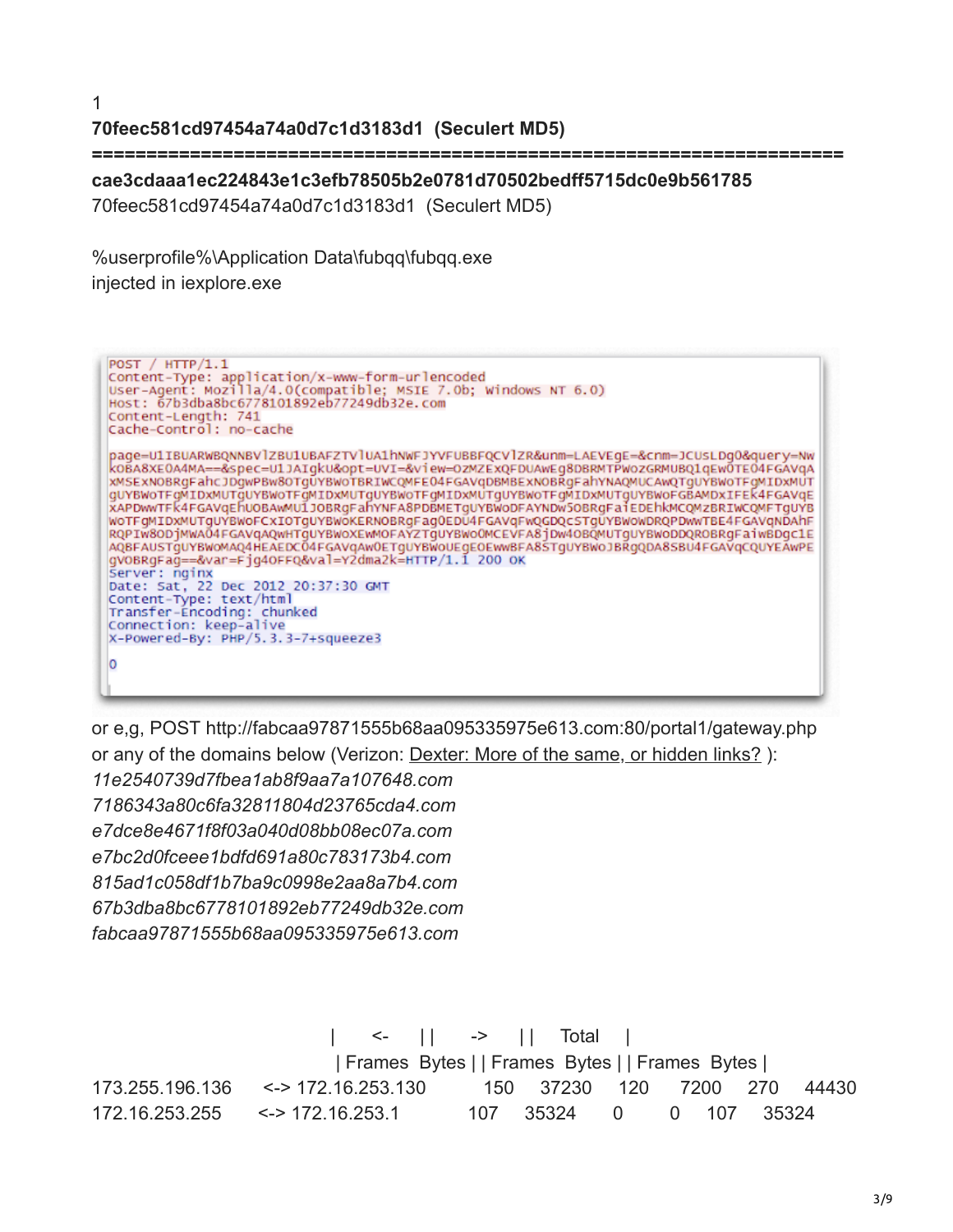ASCI strings

GetSystemWindowsDirectoryW KERNEL32.dll C:\Debugger.fgh ,vr1 ---snip---- ModuleReplace.exe LoadMemberData ?RenameCommand@@YG\_JPAUIRootStorage@@PAUHUMPD\_\_@@@Z ?RenameFortation@@YG\_JPAUIRootStorage@@PAUHUMPD\_\_@@@Z ?RenameHerbal@@YG\_JPAUIRootStorage@@PAUHUMPD\_@@@Z ?RenameLoadMac@@YG\_JPAUIRootStorage@@PAUHUMPD\_@@@Z ?RenameOptimize@@YG\_JPAUIRootStorage@@PAUHUMPD\_@@@Z ?RenameTest@@YG\_JPAUIRootStorage@@PAUHUMPD\_@@@Z VS\_VERSION\_INFO **StringFileInfo** 040904B0 CompanyName Microsoft Corporation FileDescription Microsoft Help and Support **FileVersion** 6.1.7600.16385 (win7\_rtm.090713-1255) InternalName HelpPane.exe LegalCopyright Microsoft Corporation. All rights reserved. **OriginalFilename** HelpPane.exe ProductName **Microsoft**  Windows Operating System ProductVersion 6.1.7600.16385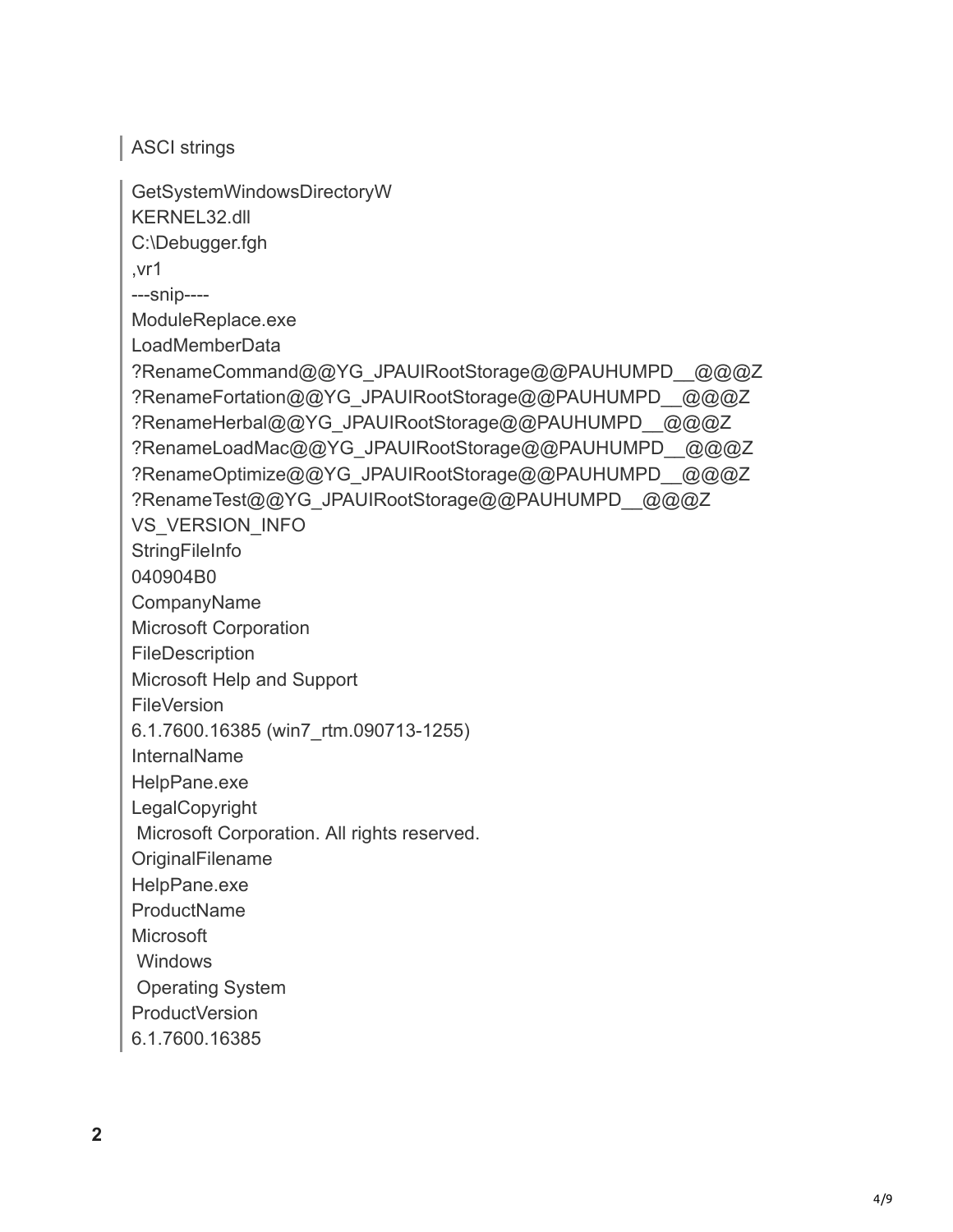#### **2D48E927CDF97413523E315ED00C90AB (Seculert MD5)**

#### **94c604e5cff7650f60049993405858dfc96f8ac5b77587523d37a8f8f3d9c1bc**

%userprofile%\Application Data\pmnnw\pmnnw.exe http://193.107.17.126:80/test/gateway.php

| Frames Bytes | | Frames Bytes | | Frames Bytes |

**=====================================================================** 

| $172.16.253.255$ <-> $172.16.253.1$ | 1003 335116 0 0 1003 335116 |  |                             |
|-------------------------------------|-----------------------------|--|-----------------------------|
| $193.107.17.126$ <-> 172.16.253.130 |                             |  | 264 16368 88 5280 352 21648 |

ASCI Strings

| T7M                                                |
|----------------------------------------------------|
| #n $R$                                             |
| U:\FirmWork\Studio\Common\Bin.exe                  |
| AssistCoop.exe                                     |
| ?FancyBack@@YGGPAUHKEY @@PAUHPALETTE @@@Z          |
| ?OptimusIO@@YGGPAUHKEY @@PAUHPALETTE @@@Z          |
| ?OptionWindowGear@@YGGPAUHKEY__@@PAUHPALETTE__@@@Z |

pcap and traffic same as above.

#### **3**

#### **ED783CCEA631BDE958AC64185CA6E6B6 (Seculert MD5)**

**========================================================================**

fb46ea9617e0c8ead0e4358da6233f3706cfc6bbbeba86a87aaab28bb0b21241 %userprofile%\Application Data\jikmr\jikmr.exe

http://193.107.17.126:80/test/gateway.php

| $172.16.253.255$ <-> 172.16.253.1   | 108 35676 0 0 108 35676 |  |  |
|-------------------------------------|-------------------------|--|--|
| $193.107.17.126$ <-> 172.16.253.129 | 30 1860 9 540 39 2400   |  |  |

pbk }64

ASCI Strings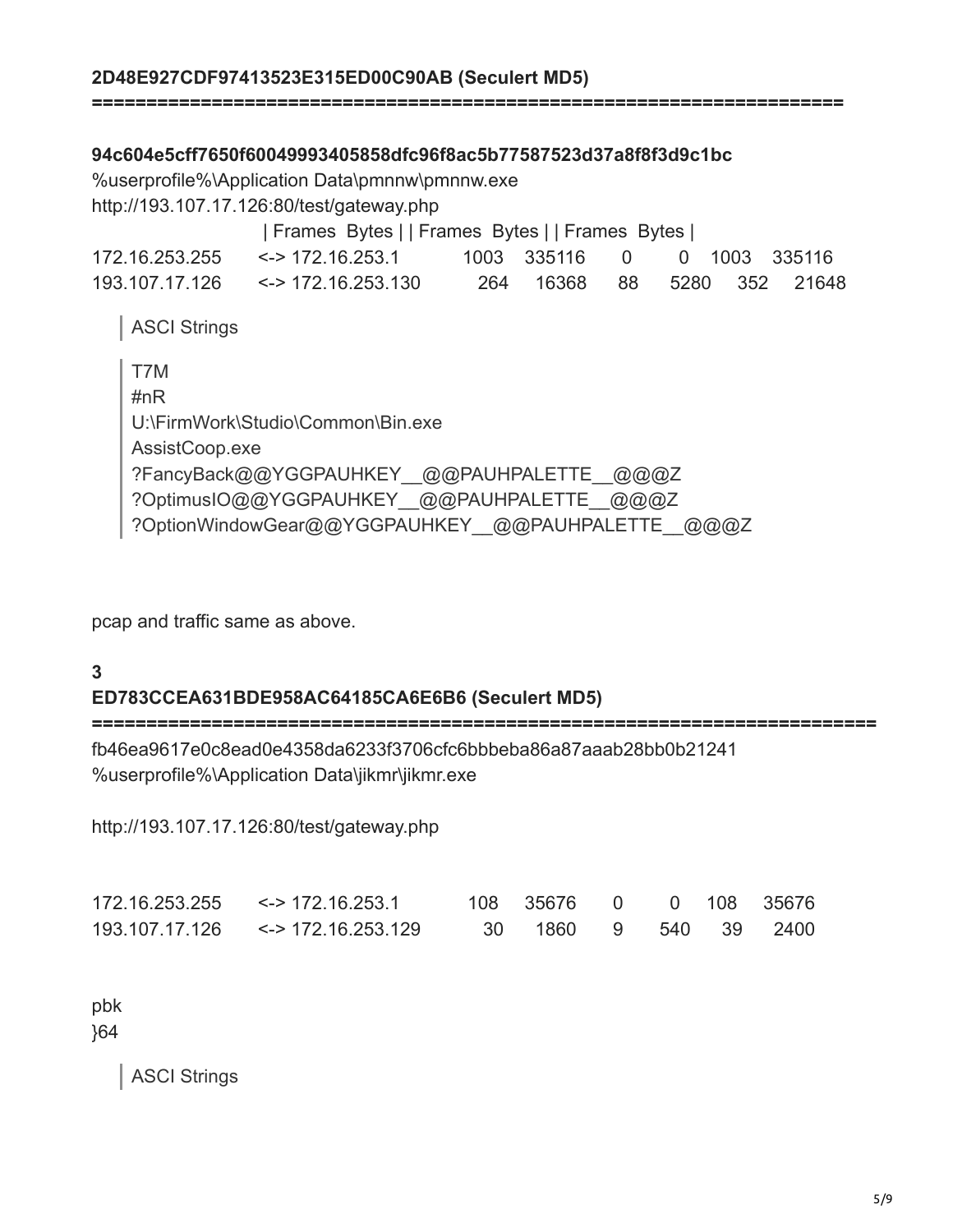U:\FirmWork\Studio\Common\Bin.exe Vljdsevr ----snip----- SHLWAPI.dll TeamReg.exe ?FancyBack@@YGGPAUHKEY\_@@PAUHPALETTE\_@@@Z ?ForsakenQuantum@@YGKPAUHKEY\_@@PAUHPALETTE\_@@@Z ?OptimusIO@@YGGPAUHKEY\_@@PAUHPALETTE\_@@@Z ?OptionWindowGear@@YGGPAUHKEY\_@@PAUHPALETTE\_@@@Z

**4**

## **F84599376E35DBE1B33945B64E1EC6AB (Seculert MD5)**

#### **========================================================================**

#### **b27aadd3ddca1af7db6f441c6401cf74b1561bc828e19f9104769ef2d158778e**

%userprofile%\Application Data\yebcs\yebcs.exe http://193.107.17.126:80/test/gateway.php ASCI strings

TkJ U:\FirmWork\Studio\Common\Bin.exe Kagtklnuhjchep Trebuchet MS ------snip------------ **GetQueueStatus** USER32.dll TeamReg.exe ?FancyBack@@YGGPAUHKEY\_@@PAUHPALETTE\_@@@Z ?ForsakenQuantum@@YGKPAUHKEY\_@@PAUHPALETTE\_@@@Z ?OptimusIO@@YGGPAUHKEY\_@@PAUHPALETTE\_@@@Z

#### **Additional samples**

**1F03568616524188425F92AFBEA3C242**

**========================================================================**

**bdbe024a08c9a4e62c5692762aa03b4c1e564b38510cb4b4b1758e371637edb4** 

1F03568616524188425F92AFBEA3C242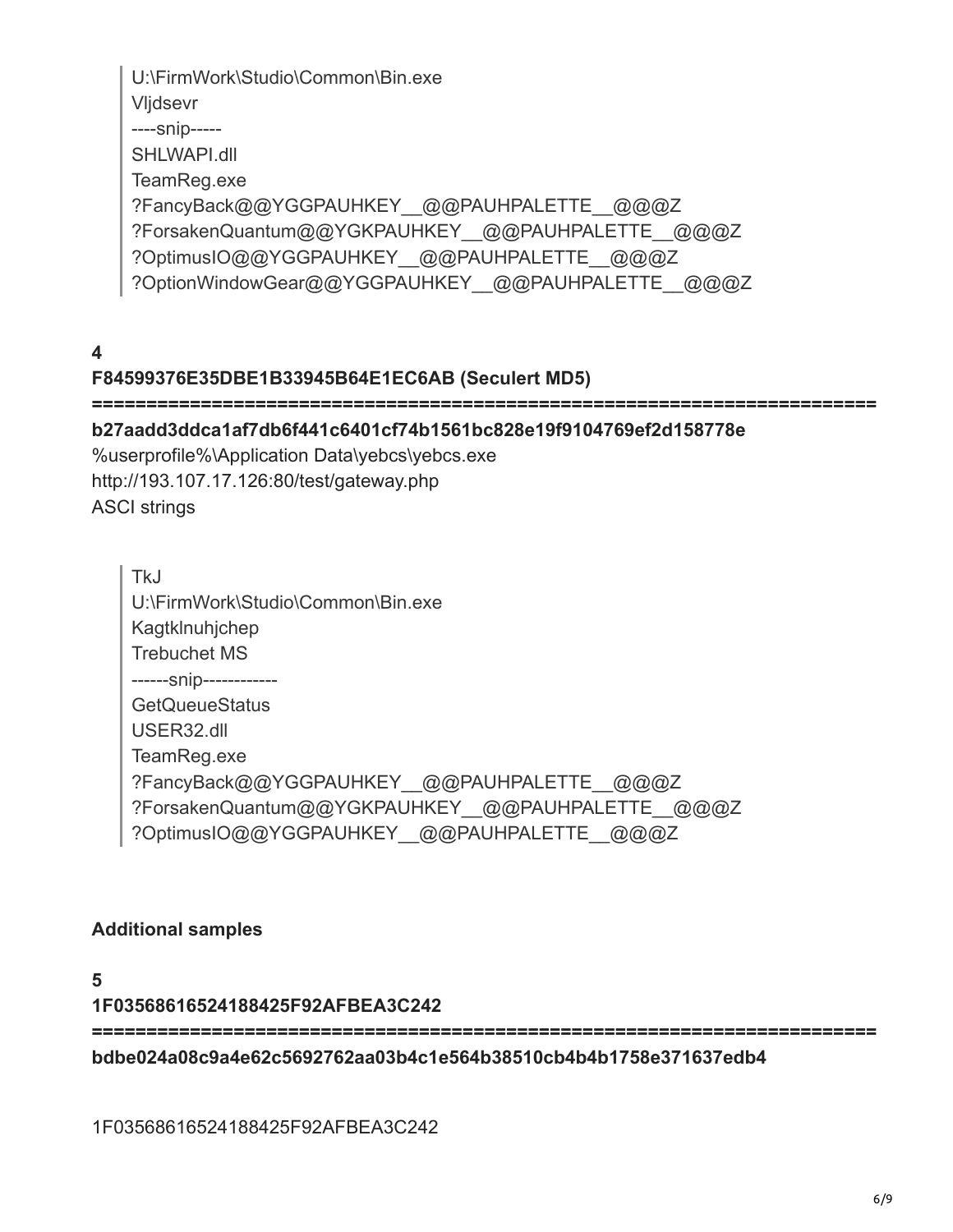%userprofile%\Application Data\pstwx\pstwx.exe \SOFTWARE\MICROSOFT\WINDOWS\CURRENTVERSION\RUN %userprofile%\Application Data\pstwx\pstwx.exe **Injected in iexplore.exe** Process ID: 2756 (iexplore.exe) Process doesn't appear to be a service PID Port Local IP State Remote IP:Port 2756 TCP 1130 172.16.253.129 SYN SENT **193.107.17.126:80** http://193.107.17.126:80/test/gateway.php Conversations | Frames Bytes | | Frames Bytes | | Frames Bytes | 172.16.253.255 <-> 172.16.253.1 13 3016 0 0 13 3016 193.107.17.126 <-> 172.16.253.129 3 186 1 60 4 246 WHOIS Source: RIPE NCC IP Address: 193.107.17.126 Country: Seychelles Network Name: IDEALSOLUTION Owner Name: Ideal Solution Ltd From IP: 193.107.16.0 To IP: 193.107.19.255 Allocated: Yes Contact Name: Ideal Solution NOC Address: Sound & Vision House, Francis Rachel Str., Victoria, Mahe, Seychelles Email: ideal.solutions.org@gmail.com However, real location is in Russia

http://bgp.he.net/AS58001# whois

[http://bgp.he.net/AS58001#\\_peers](http://bgp.he.net/AS58001#_peers)

role: Ideal Solution NOCaddress: Sound & Vision House, Francis Rachel Str. address: Victoria, Mahe, Seychelles remarks: \*\*\*\*\*\*\*\*\*\*\*\*\*\*\*\*\*\*\*\*\*\*\*\*\*\*\*\*\*\*\*\*\*\*\*\*\*\*\*

remarks: This is Ideal-Solution and 2x4.ru IP network remarks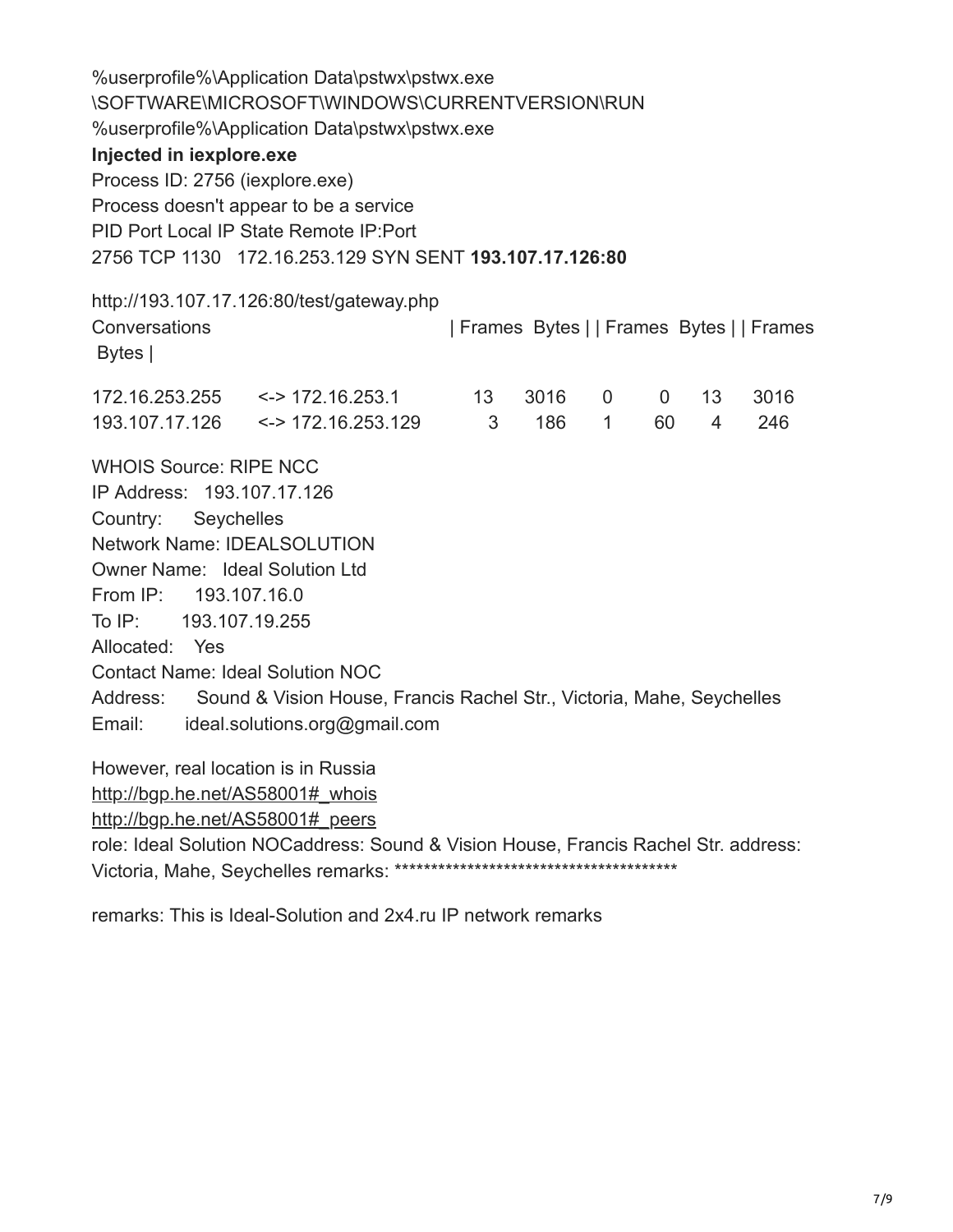| No.                                      | Time                                                 | Source                                                                                                    | Destination    |                                    | Protocol Length Info |  |                                                                 |  |  |  |
|------------------------------------------|------------------------------------------------------|-----------------------------------------------------------------------------------------------------------|----------------|------------------------------------|----------------------|--|-----------------------------------------------------------------|--|--|--|
|                                          | 28 10:34:18.514884                                   | 172.16.253.129                                                                                            | 193.107.17.126 | <b>TCP</b>                         |                      |  | 62 casp > http [SYN] Seg=0 Win=64240 Len=0 MSS=1460 SACK_PERM=1 |  |  |  |
|                                          | 29 10:34:21.453747                                   | 172.16.253.129                                                                                            | 193.107.17.126 | <b>TCP</b>                         |                      |  | 62 casp > http [SYN] Seg=0 Win=64240 Len=0 MSS=1460 SACK_PERM=1 |  |  |  |
|                                          | 30 10:34:27.469058                                   | 172.16.253.129                                                                                            | 193.107.17.126 | TCP.                               |                      |  | 62 casp > http [SYN] Seg=0 Win=64240 Len=0 MSS=1460 SACK_PERM=1 |  |  |  |
|                                          | 52 10:35:37.704284                                   | 193.107.17.126                                                                                            | 172.16.253.129 | <b>TCP</b>                         |                      |  | 60 http > casp [RST, ACK] Seq=1 Ack=1 Win=64240 Len=0           |  |  |  |
|                                          |                                                      |                                                                                                           |                |                                    |                      |  |                                                                 |  |  |  |
|                                          |                                                      | E Frame 28: 62 bytes on wire (496 bits), 62 bytes captured (496 bits)                                     |                |                                    |                      |  |                                                                 |  |  |  |
|                                          |                                                      | @ Ethernet II, Src: Vmware_7b:a8:da (00:0c:29:7b:a8:da), Dst: Vmware_f2:7a:09 (00:50:56:f2:7a:09)         |                |                                    |                      |  |                                                                 |  |  |  |
|                                          |                                                      | @ Internet Protocol Version 4, Src: 172.16.253.129 (172.16.253.129), Dst: 193.107.17.126 (193.107.17.126) |                |                                    |                      |  |                                                                 |  |  |  |
|                                          |                                                      | E Transmission Control Protocol, Src Port: casp (1130), Dst Port: http (80), Seq: 0, Len: 0               |                |                                    |                      |  |                                                                 |  |  |  |
|                                          | Source port: casp (1130)                             |                                                                                                           |                |                                    |                      |  |                                                                 |  |  |  |
|                                          | Destination port: http (80)                          |                                                                                                           |                |                                    |                      |  |                                                                 |  |  |  |
|                                          | [Stream index: 2]                                    |                                                                                                           |                |                                    |                      |  |                                                                 |  |  |  |
|                                          |                                                      | Sequence number: 0 (relative sequence number)                                                             |                |                                    |                      |  |                                                                 |  |  |  |
|                                          | Header length: 28 bytes                              |                                                                                                           |                |                                    |                      |  |                                                                 |  |  |  |
|                                          | B Flags: 0x02 (SYN)                                  |                                                                                                           |                |                                    |                      |  |                                                                 |  |  |  |
|                                          |                                                      | $000, \ldots, \ldots =$ Reserved: Not set                                                                 |                |                                    |                      |  |                                                                 |  |  |  |
|                                          |                                                      | $\ldots$ 0 $\ldots$ $\ldots$ = Nonce: Not set                                                             |                |                                    |                      |  |                                                                 |  |  |  |
|                                          |                                                      | $\ldots$ 0  = Congestion Window Reduced (CWR): Not set                                                    |                |                                    |                      |  |                                                                 |  |  |  |
|                                          |                                                      | . 0  = ECN-Echo: Not set                                                                                  |                |                                    |                      |  |                                                                 |  |  |  |
|                                          |                                                      | $\ldots$ , $\ldots$ $\ldots$ = Urgent: Not set                                                            |                |                                    |                      |  |                                                                 |  |  |  |
|                                          |                                                      | $\ldots$ $\ldots$ $0$ $\ldots$ = Acknowledgement: Not set                                                 |                |                                    |                      |  |                                                                 |  |  |  |
|                                          | $\ldots$ $\ldots$ 0 = Push: Not set                  |                                                                                                           |                |                                    |                      |  |                                                                 |  |  |  |
|                                          | $\ldots$ $\ldots$ $\ldots$ $\ldots$ = Reset: Not set |                                                                                                           |                |                                    |                      |  |                                                                 |  |  |  |
|                                          | $\exists$ 1. = Syn: Set                              |                                                                                                           |                |                                    |                      |  |                                                                 |  |  |  |
|                                          | $\ldots$ $\ldots$ $\ldots$ $0 =$ Fin: Not set        |                                                                                                           |                |                                    |                      |  |                                                                 |  |  |  |
|                                          | window size value: 64240                             |                                                                                                           |                |                                    |                      |  |                                                                 |  |  |  |
|                                          | [Calculated window size: 64240]                      |                                                                                                           |                |                                    |                      |  |                                                                 |  |  |  |
| E Checksum: 0xc8d9 [validation disabled] |                                                      |                                                                                                           |                |                                    |                      |  |                                                                 |  |  |  |
|                                          | H Options: (8 bytes)                                 |                                                                                                           |                |                                    |                      |  |                                                                 |  |  |  |
| 0000                                     | 00 50 56 f2 7a 09 00 0c                              | 29 7b a8 da 08 00 45 00                                                                                   |                | $PV, Z, \ldots$ $He, \ldots$ $E$ . |                      |  |                                                                 |  |  |  |
|                                          |                                                      | 0010 00 30 01 5f 40 00 80 06 7c ed ac 10 fd 81 c1 6b                                                      |                | $0.0$ . $$ $$                      |                      |  |                                                                 |  |  |  |
|                                          | 0020 11 7e 04 6a 00 50 ac 9b                         | 91 83 00 00 00 00 70 02                                                                                   |                | $-1.00$                            |                      |  |                                                                 |  |  |  |
|                                          |                                                      | 0030 fa f0 c8 d9 00 00 02 04 05 b4 01 01 04 02                                                            |                | .                                  |                      |  |                                                                 |  |  |  |
|                                          |                                                      |                                                                                                           |                |                                    |                      |  |                                                                 |  |  |  |

#### **6**

## **65F5B1D0FCDAFF431EEC304A18FB1BD6**

**======================================================================**

## **7e327be39260fe4bb8923af25a076cd3569df54e0328c7fe5cd7c6a2d3312674**

65F5B1D0FCDAFF431EEC304A18FB1BD6

%userprofile%\Application Data\kwqpn\kwqpn.exe

http://193.107.17.126:80/test/gateway.php

| Frames Bytes    Frames Bytes    Frames Bytes |                     |  |  |
|----------------------------------------------|---------------------|--|--|
| 172.16.253.255 <-> 172.16.253.1              | 30 9000 0 0 30 9000 |  |  |
| $193.107.17.126$ <-> 172.16.253.131          | 9 558 2 120 11 678  |  |  |

pcap and traffic same as above.

## ASCI Strings RSDSB

U:\FirmWork\Studio\Common\Bin.exe AssistCoop.exe ?FancyBack@@YGGPAUHKEY\_@@PAUHPALETTE\_@@@Z ?OptimusIO@@YGGPAUHKEY\_@@PAUHPALETTE\_@@@Z ?OptionWindowGear@@YGGPAUHKEY\_@@PAUHPALETTE\_@@@Z ?RegardSeven@@YGGPAUHKEY\_@@PAUHPALETTE\_@@@Z ?RightApocoloptus@@YGGPAUHKEY\_@@PAUHPALETTE\_@@@Z

**7**

## **560566573de9df114677881cf4090e79**

**======================================================================**

#### **28a26fe50e2d4e2b541ae083aa0236bd484c7eb3b30cf9b5a7f4d579e77bf438**